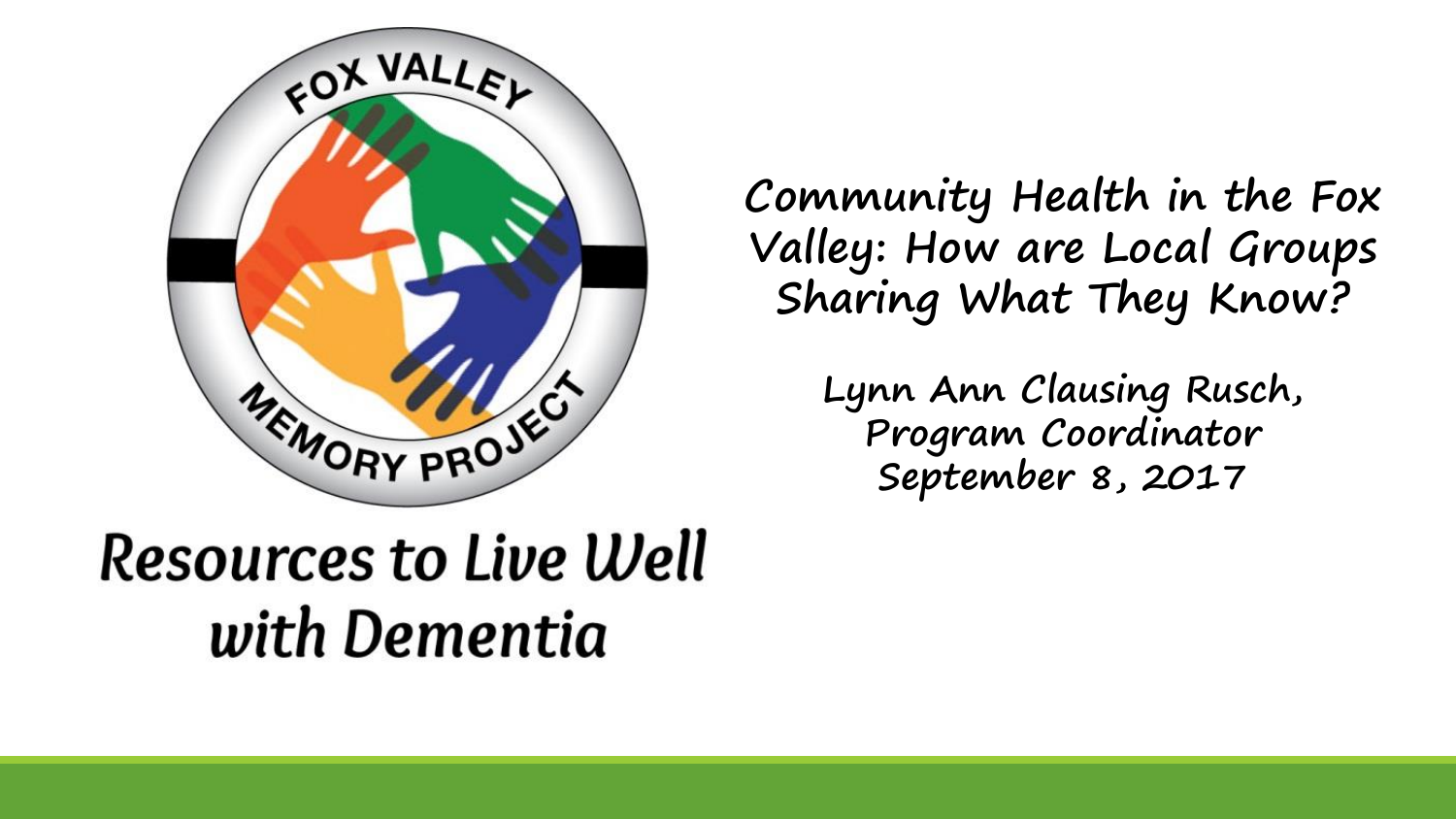#### **Living Well with Dementia**

**Working together to create a dementia-friendly community with**

> ▪**Compassion** ▪**Understanding** ▪**Education** ▪**Support** ▪**Acceptance** ▪**Inclusion** ▪**Meaning**  ▪**Joy**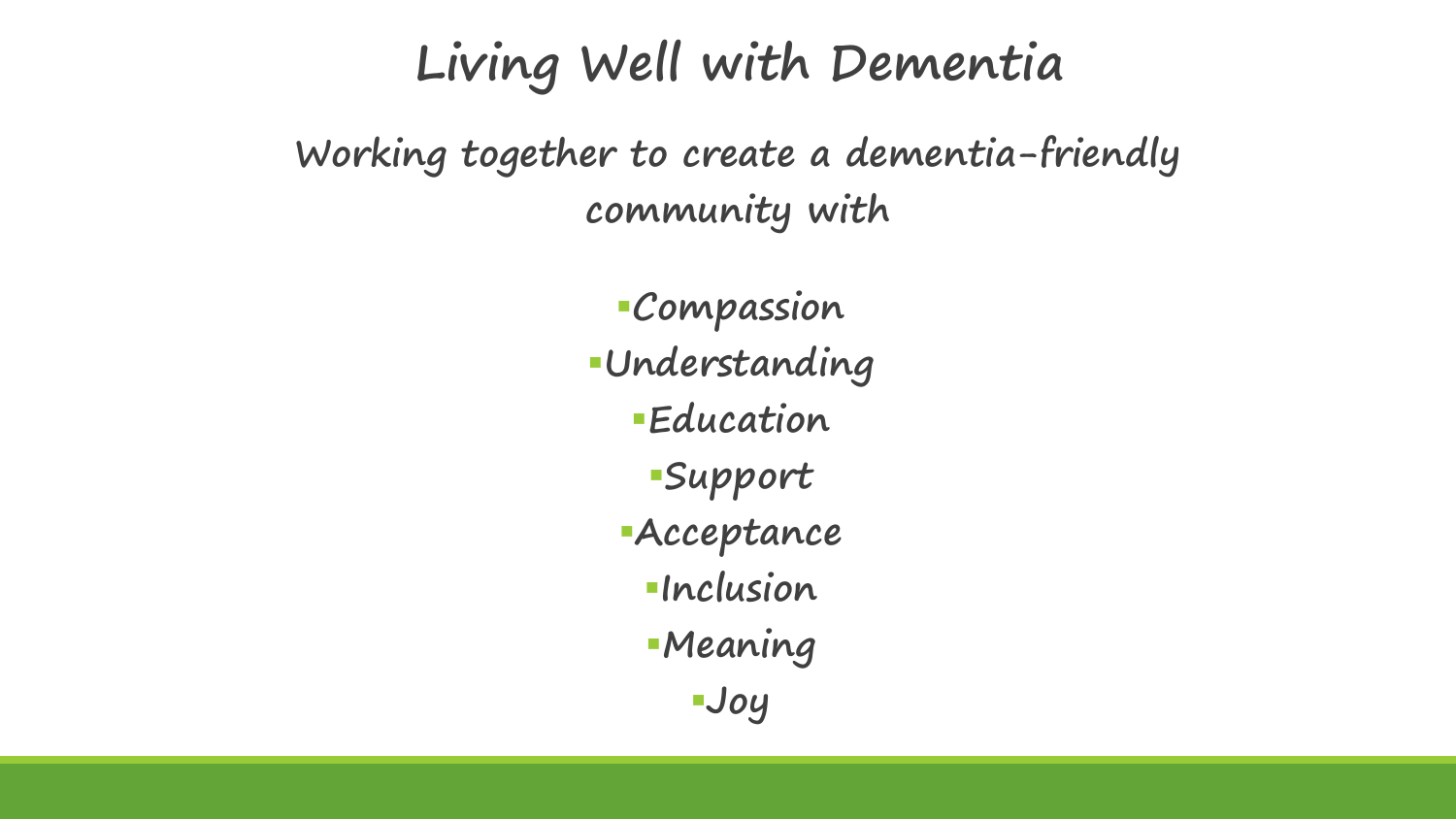# **Our Memory Cafés**

**The Fox Valley Memory Project hosts 10 cafés monthly at 9 locations in the Fox Valley area. Attendance ranges from 8 to 40 participants depending on location and programming.** 

**Each café has a unique flavor with many participants visiting multiple cafés each month.**

**[Memory Cafés](http://files.constantcontact.com/47d5842b401/6249ef81-f302-422d-90e1-7a88d3d36fe3.pdf)**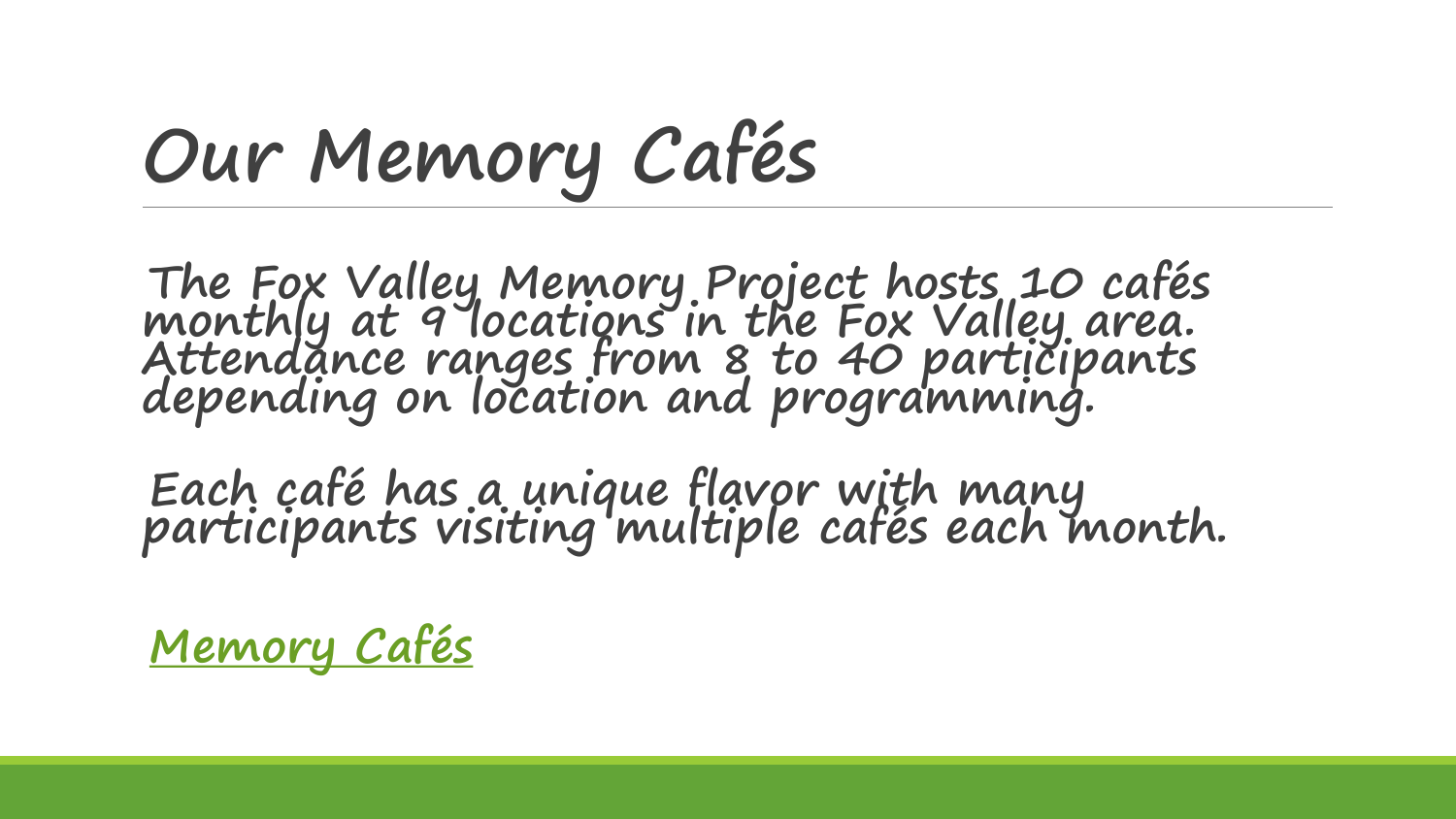### **Memory Loss Resource Center**

**Provides support and resources to persons with dementia, families, friends, care partners and professionals through in-person meetings, support groups, phone calls and email.** 

**An average of 45 persons/families are provided support and resources each month.**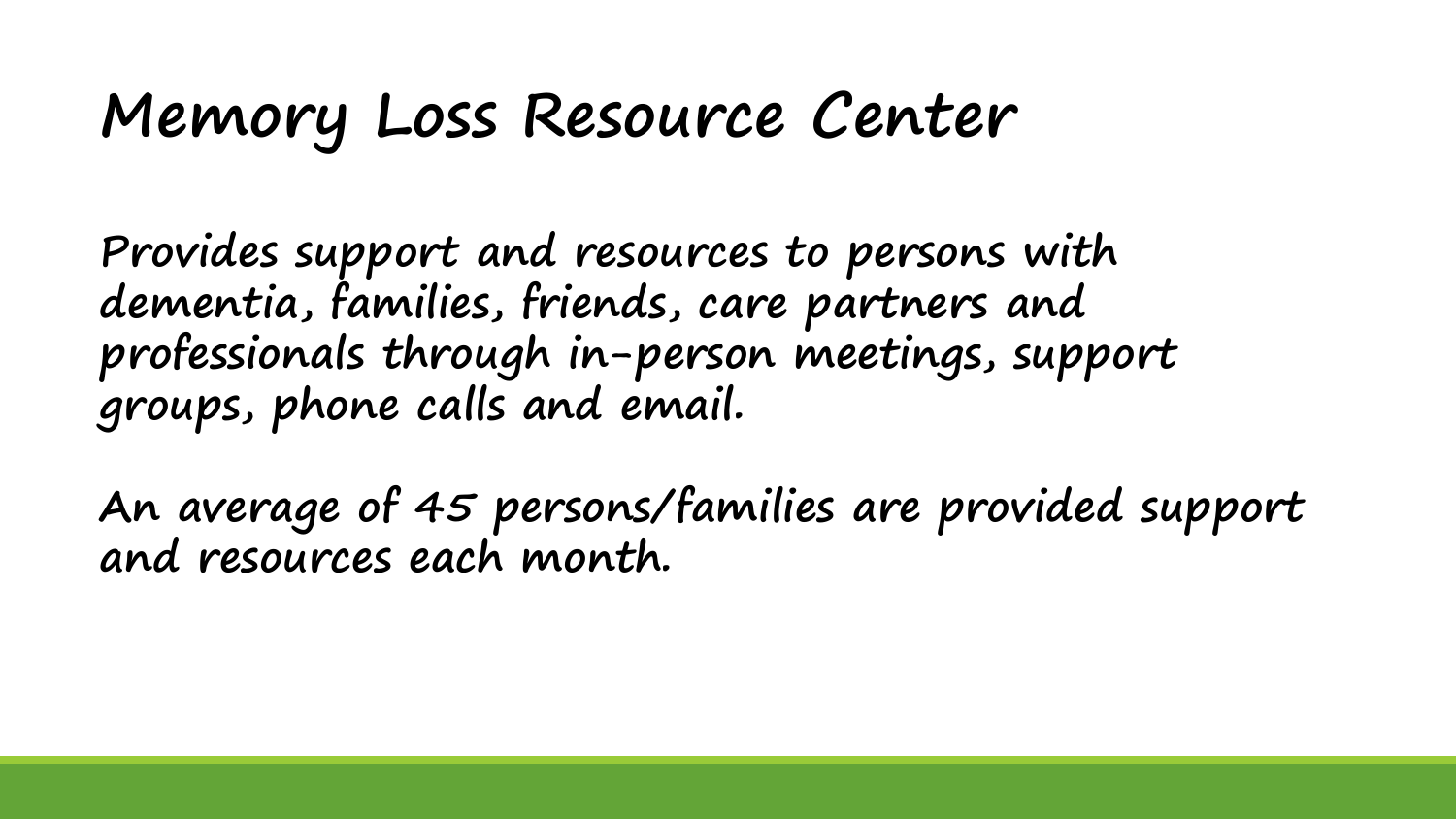# **Purple Angel Business Education**

**To date, staff of 130 businesses have been trained on how to be "Dementia Friendly." These businesses are also a source of financial support, café programming and referrals to the Memory Loss Resource Center and REACH.** 

[Purple Angel Businesses in the Fox Valley](http://files.constantcontact.com/47d5842b401/08f2fa9b-bbed-42cb-8b3f-3a5bef6d88f2.pdf)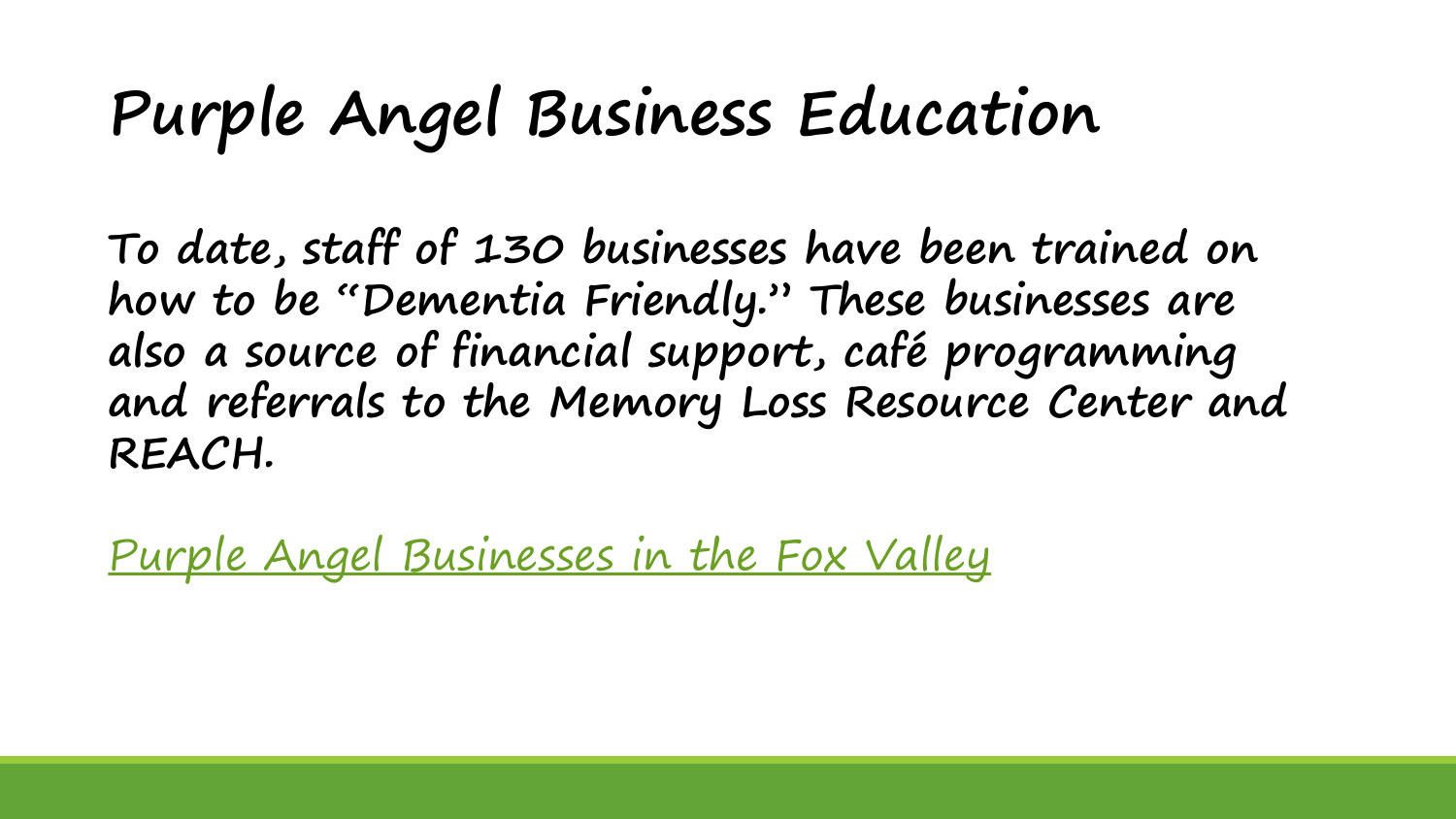#### **Memory Assessment**

**One of our partners, Mosaic Family Health, offers assessments to screen, evaluate and diagnose the cause/type of dementia. Findings are discussed with persons with dementia and their care partners, and provided to their primary care physicians.**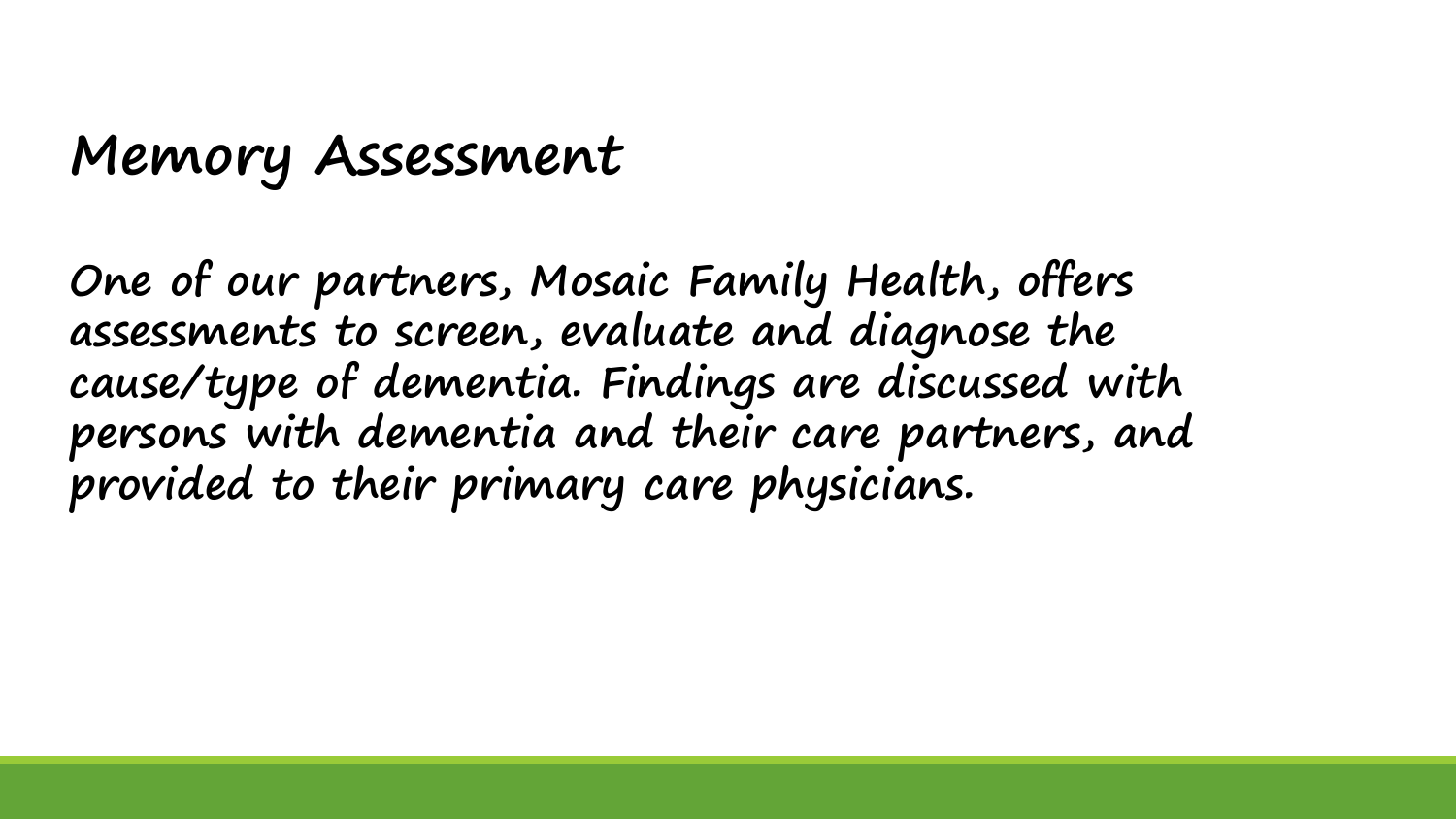### **Resources for Enhancing Alzheimer's Caregiver Health**

**REACH is an evidence-based caregiver intervention program developed by the Rosalynn Carter Institute for Caregiving. This in-home program supports the care partner by addressing issues such as emotional wellbeing, stress management, troubling behaviors, problem solving and self-care. A certified caregiver coach provides resources and support.** 

**[REACH Program Description](http://files.ctctcdn.com/47d5842b401/25c7c326-2c94-451b-9b9c-bf3f48c0966e.pdf)**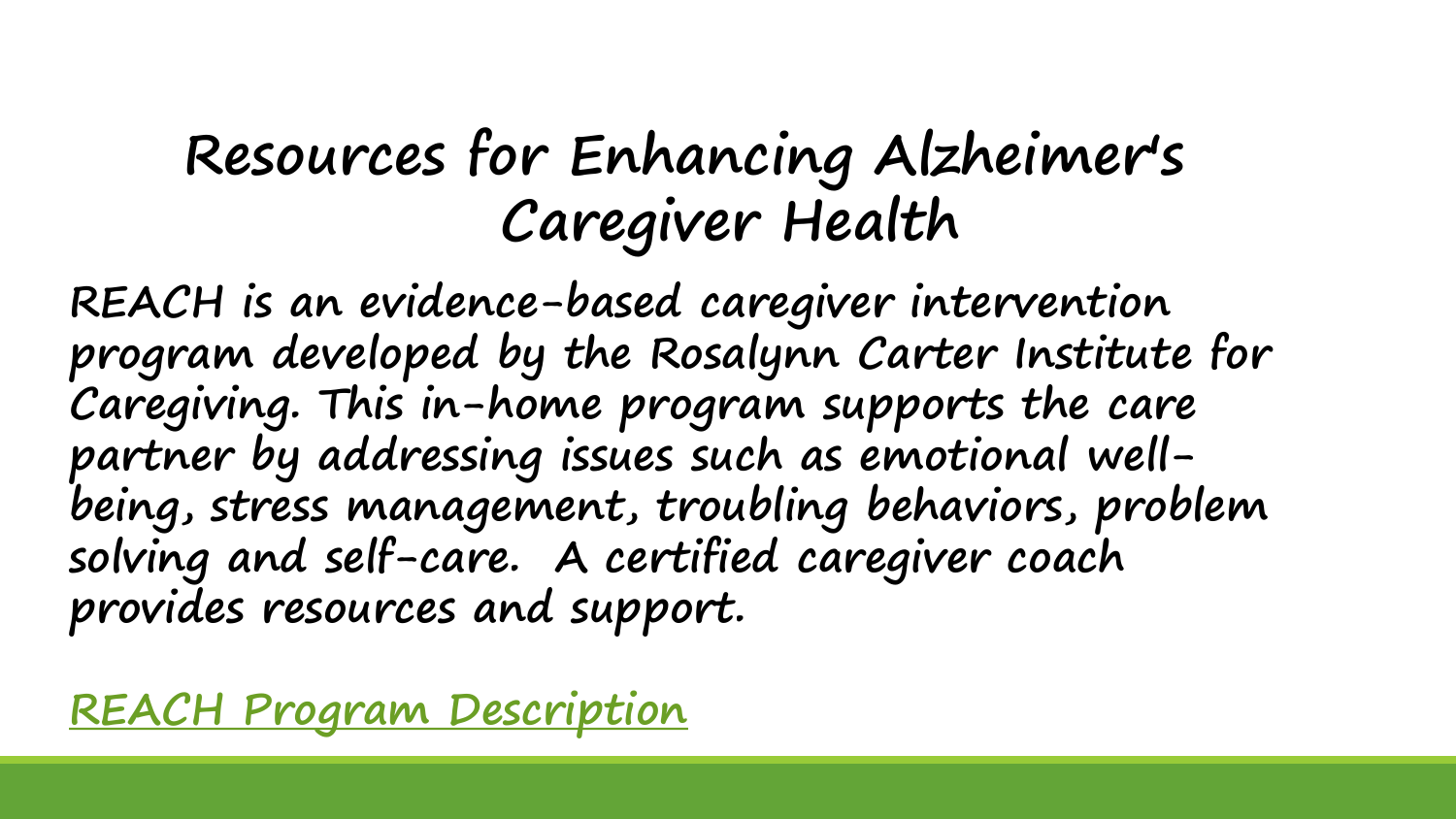#### **How Did We Learn?**

**John and Susan McFadden, two of the FVMP founders, learned about the existence of memory cafés from Facebook. Their original connection in 2010 was an online forum where persons from all over the world shared their dementia experiences.** 

**Susan reached out to strangers in England to learn more about the programs in the UK including Memory Cafés and the Purple Angel program. Susan and John were invited to visit the UK programs in the summer of 2011.**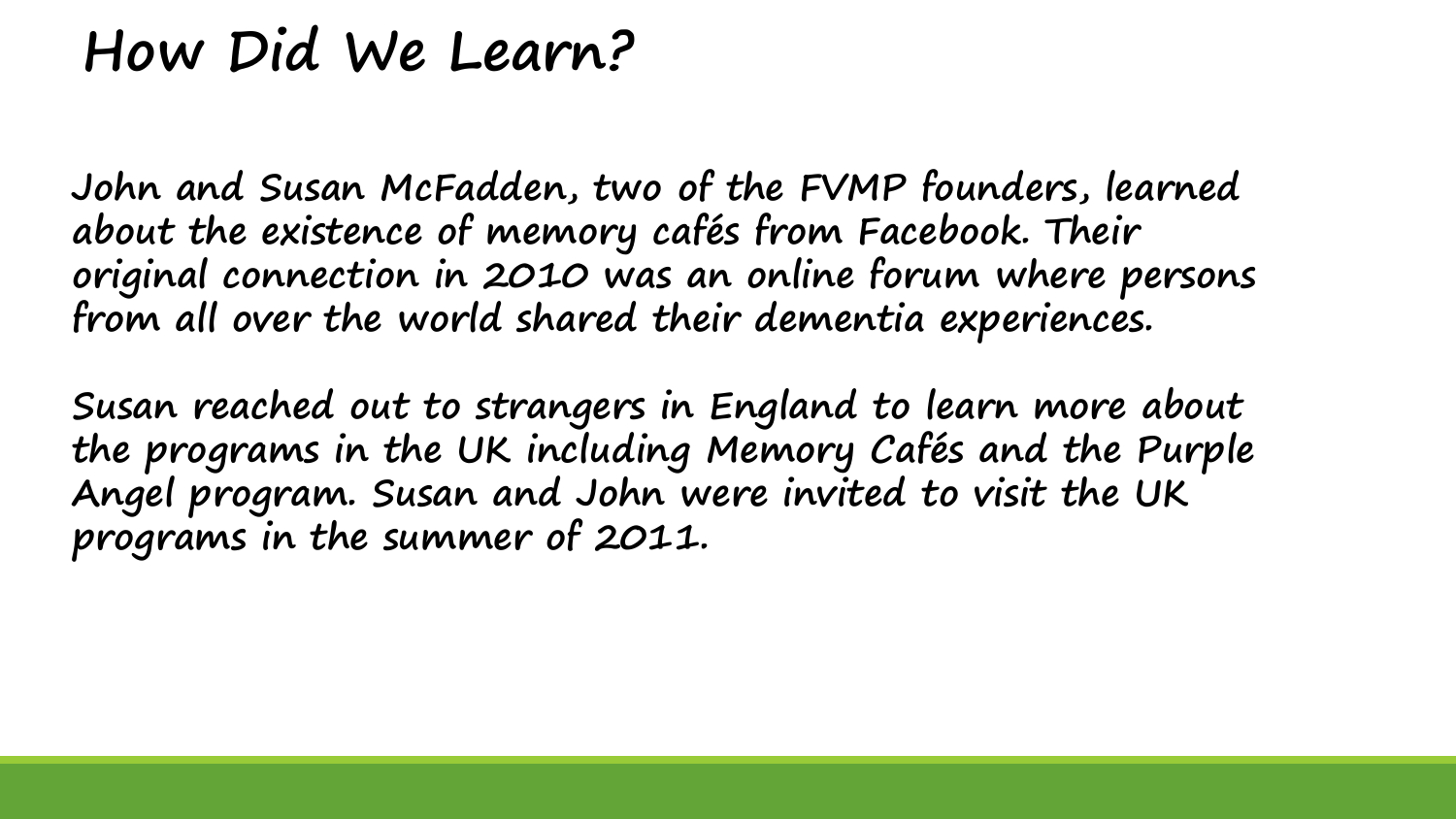### **What Did We Learn?**

# **Memory Cafés**

**With roots in the Netherlands, the Memory Cafés concept started in 1997 as a way to break through the stigma of dementia. There are many resources online and most existing programs are enthusiastic about sharing what they have learned.**

## **Purple Angel**

**Norman McNamara, who has dementia, was a driving force behind the creation of the first dementia-friendly community in the UK. Together with Jane Moore, they produced the original design of the "Purple Angel Dementia Awareness" symbol which is a registered trademark.**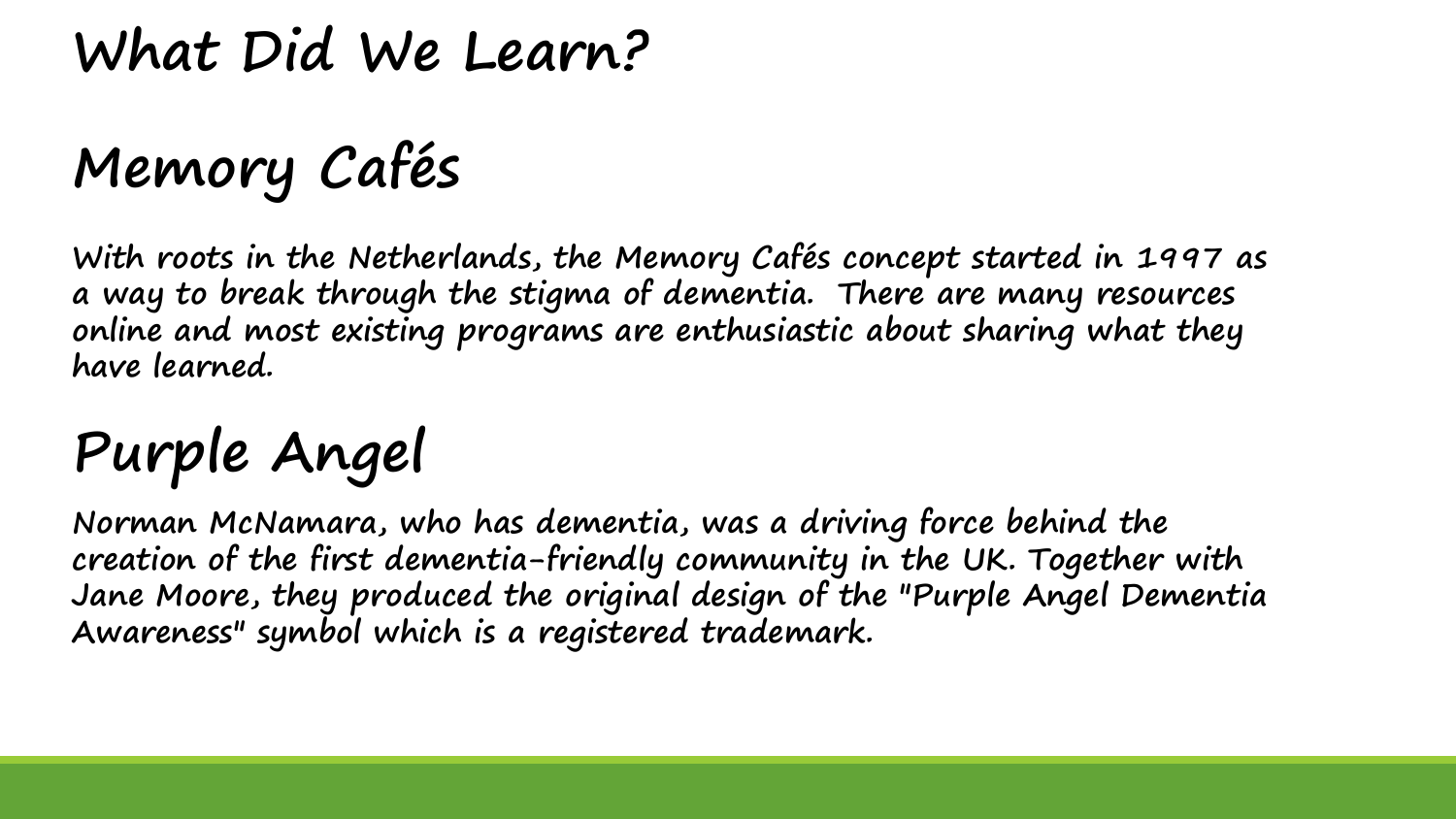**How Do We Learn?**

**Listening to needs of participants Internal assessments Participants surveys Community surveys Objectives and outcome measurements**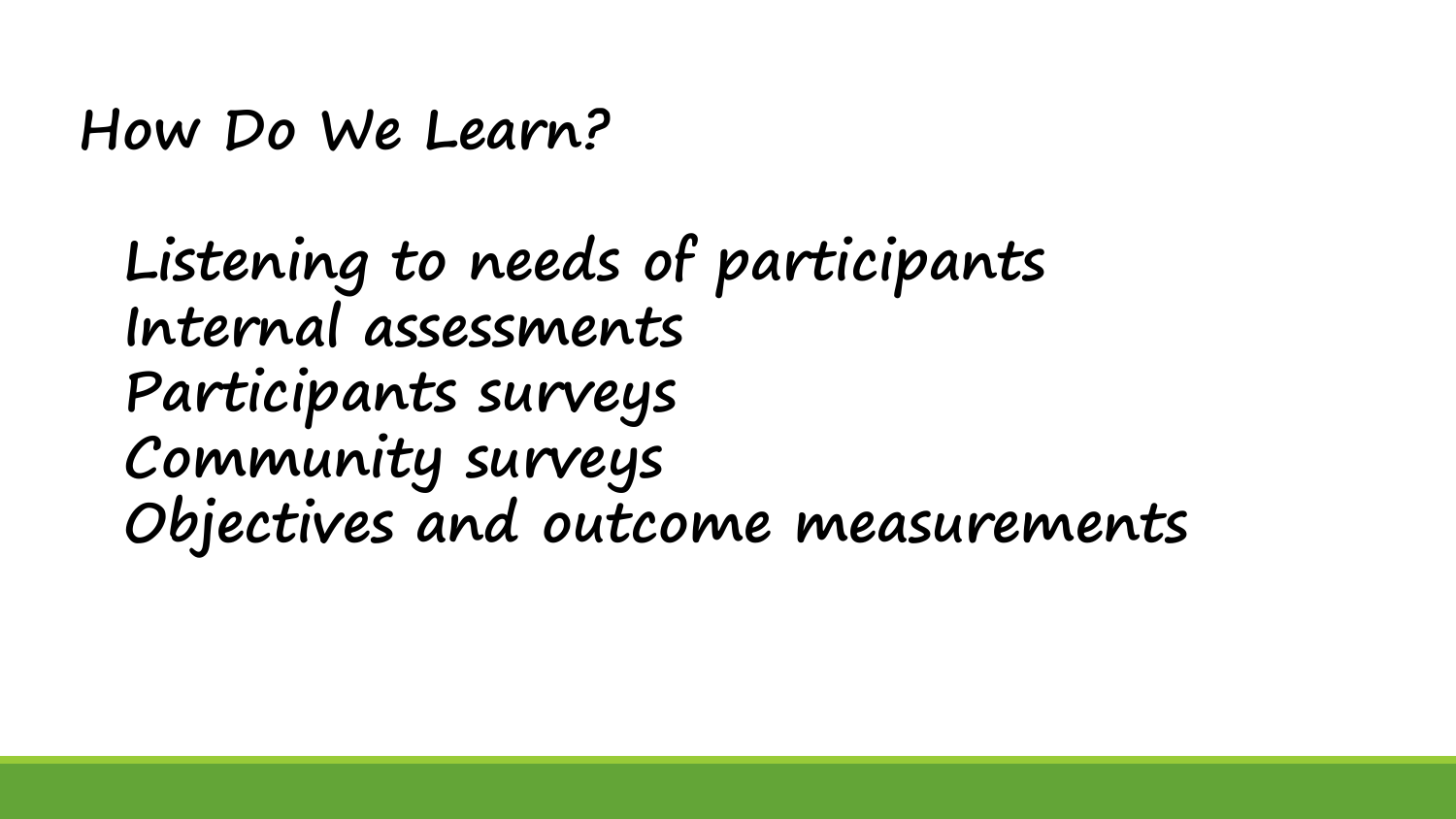**How Do We Learn?**

**Collaborations Building relationships in our community Sharing resources Continuing education for staff and volunteers**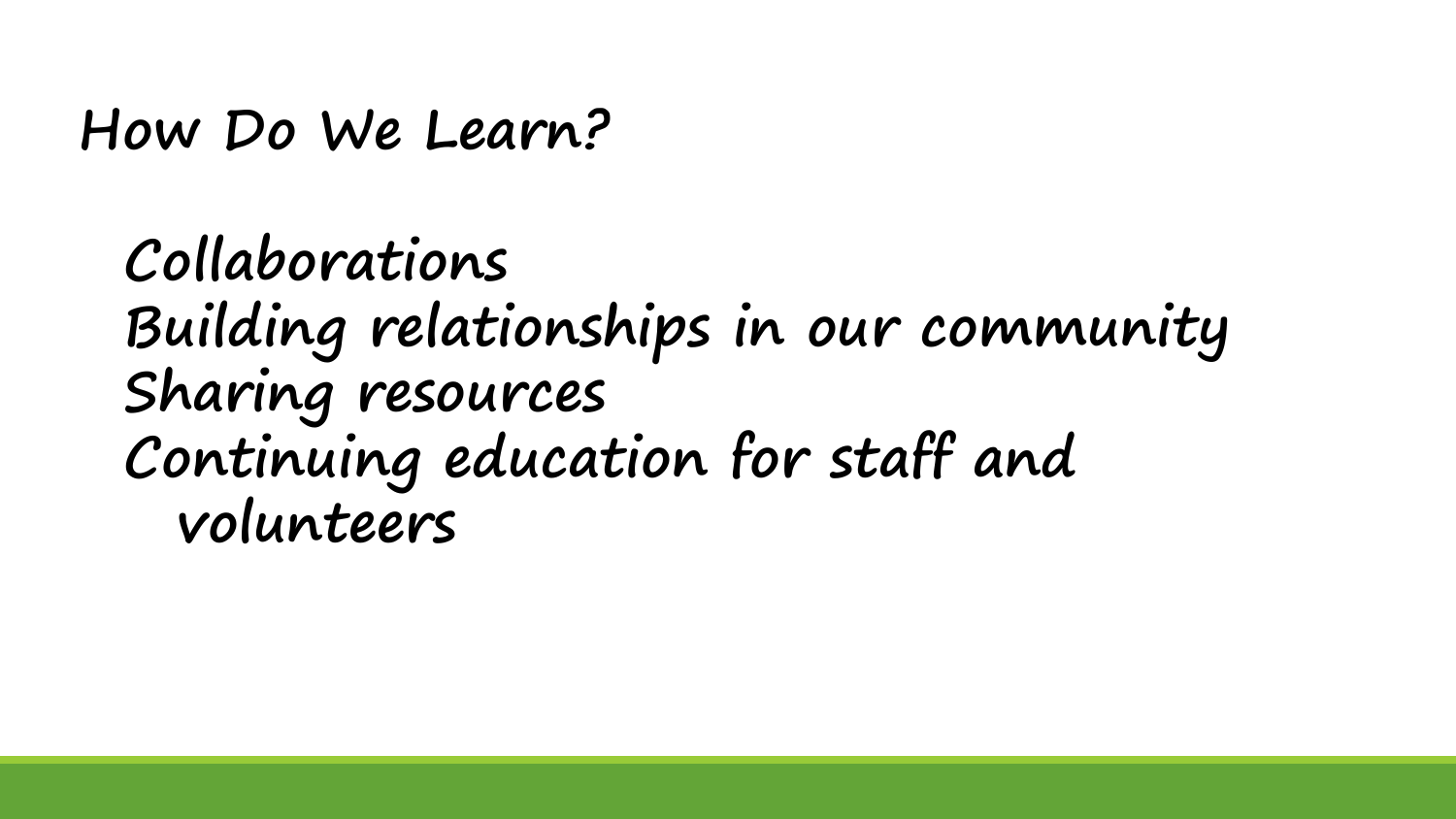#### **How Do We Teach?**

**Sharing best practices (locally and nationally) Adapting to needs Sharing who we are by: Educating businesses (Purple Angel) Community education events Outreach, Churches, Health fairs, Intergenerational activities A strong social media presence**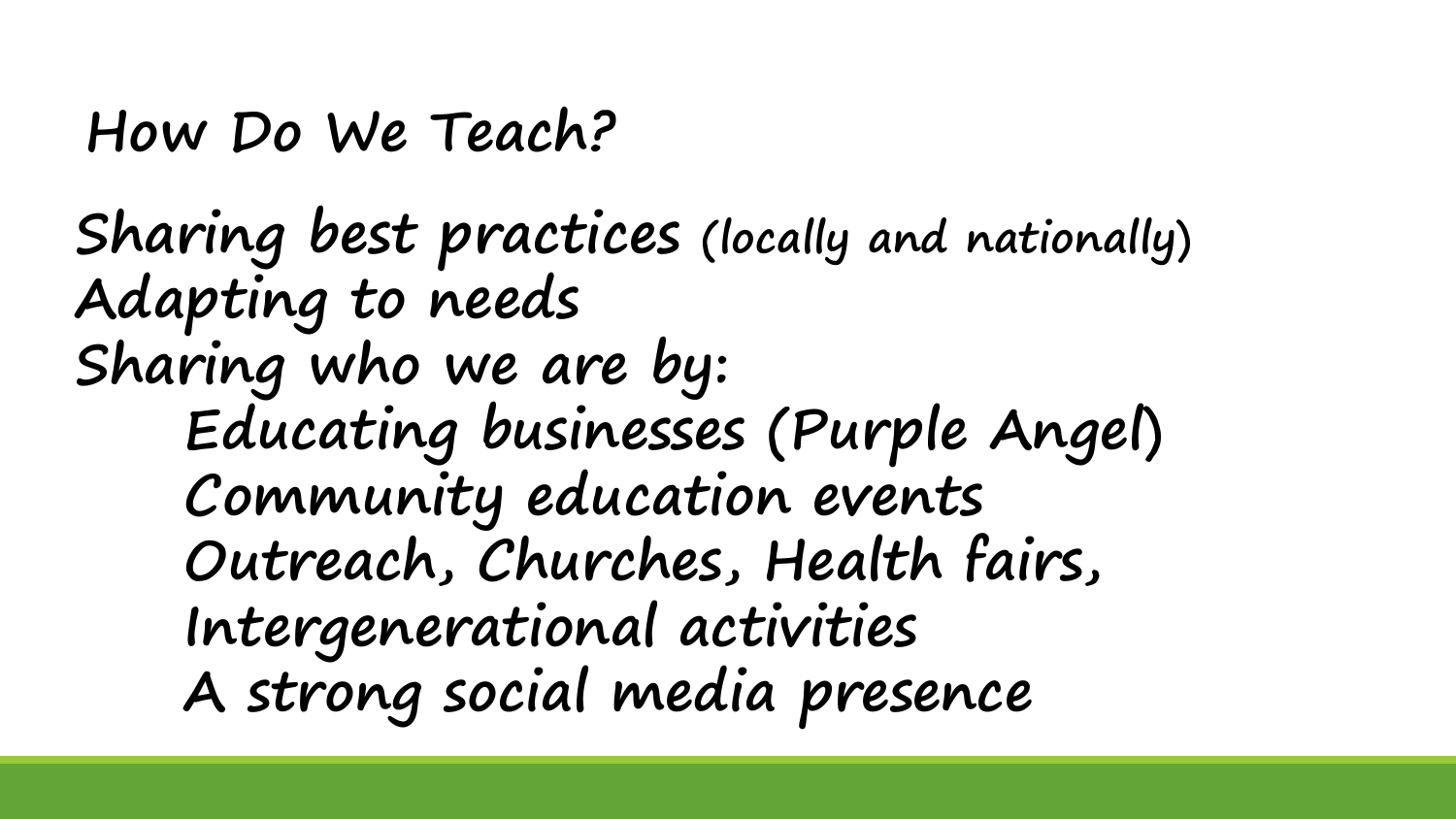#### **How Can We Share Our Expertise?**

- **Continue to be involved in community conversations with dementia service providers**
- **Maintain a presence at local and state summits to offer input based on experience**